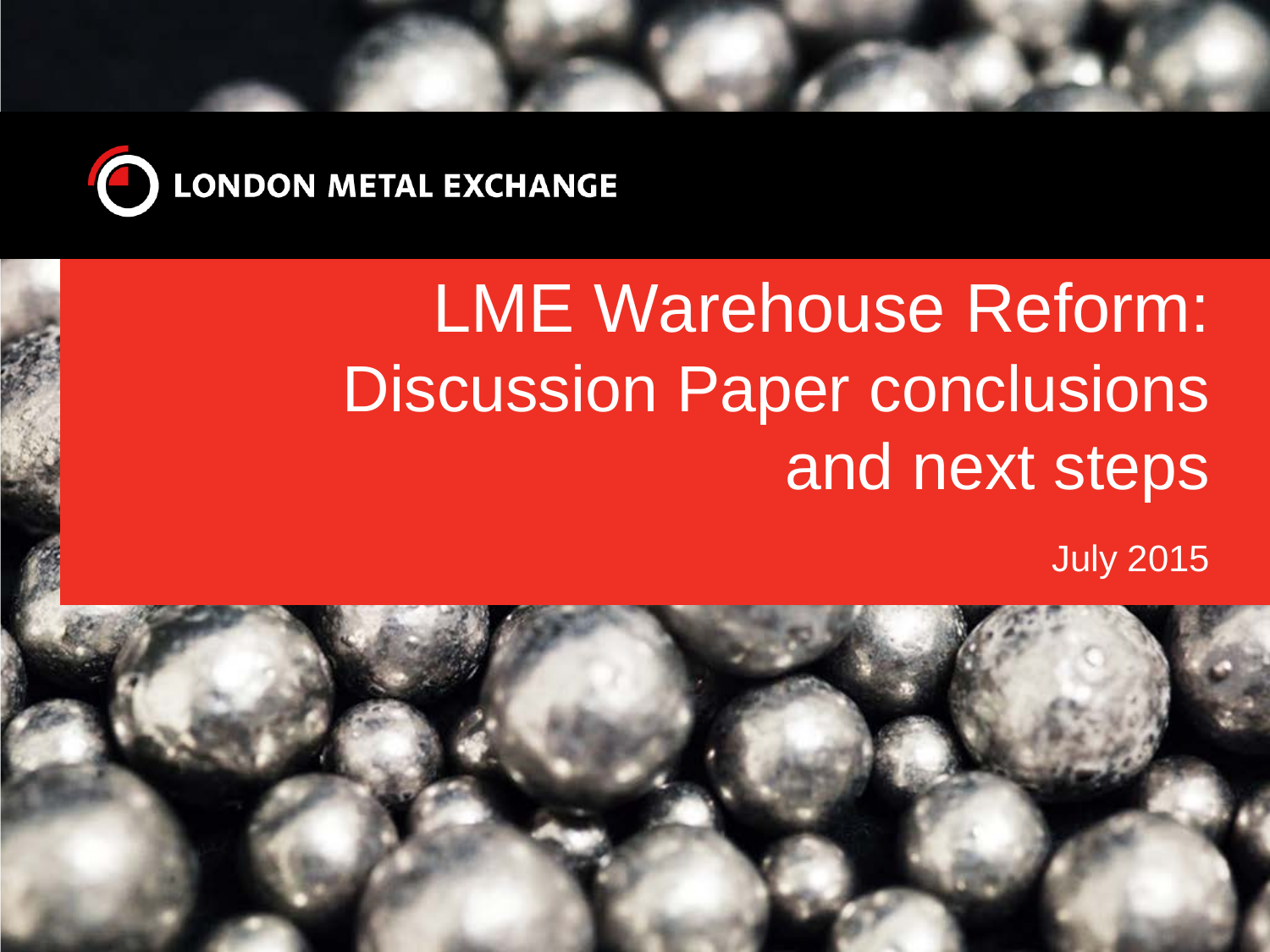### **Table of Contents**

| <b>Section</b> | <b>Title</b>                    |
|----------------|---------------------------------|
|                | Overview – LME warehouse reform |
| 2.             | Market update                   |
| 3              | Discussion Paper and next steps |

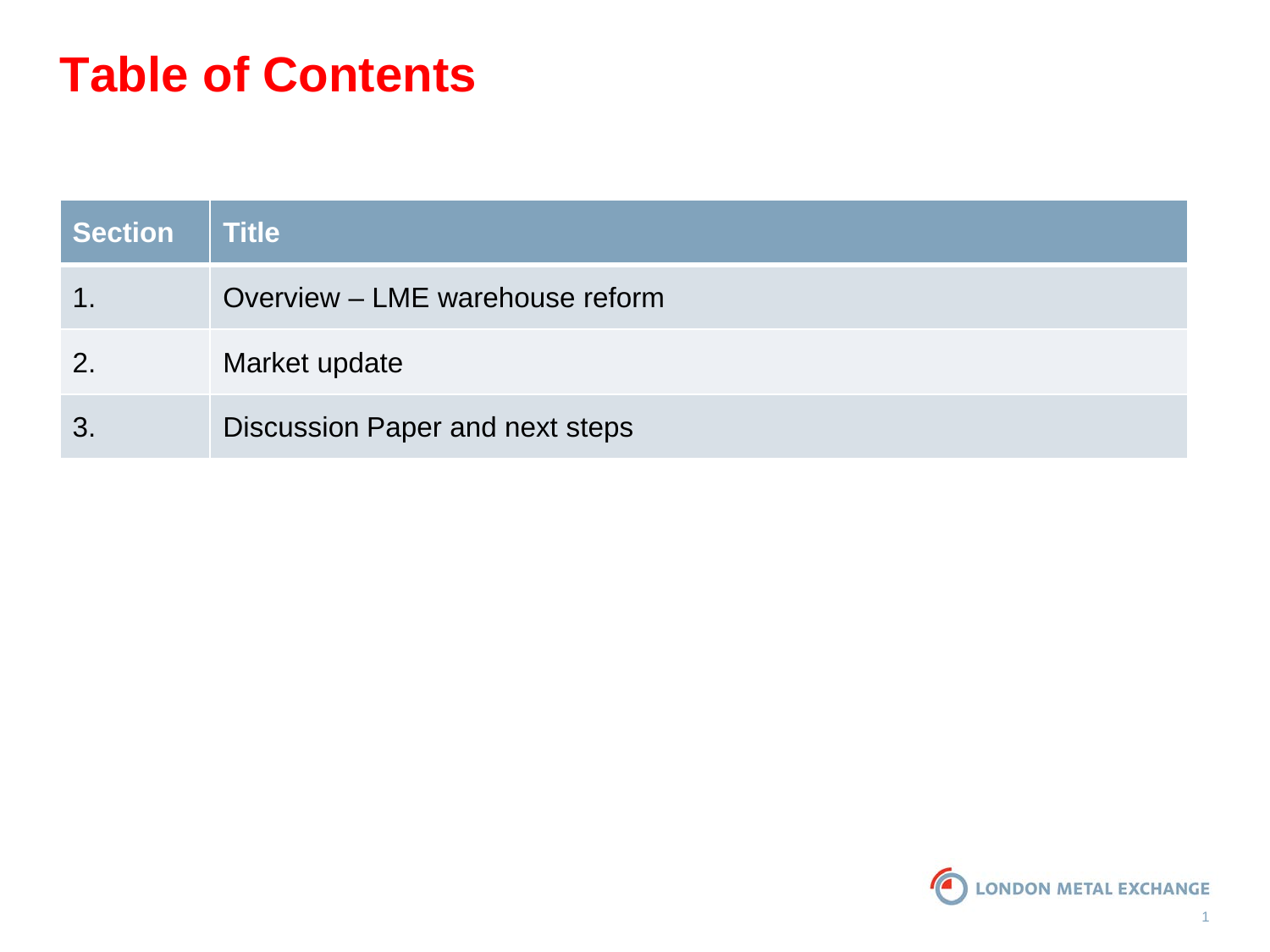## 1. Overview – LME warehouse reform

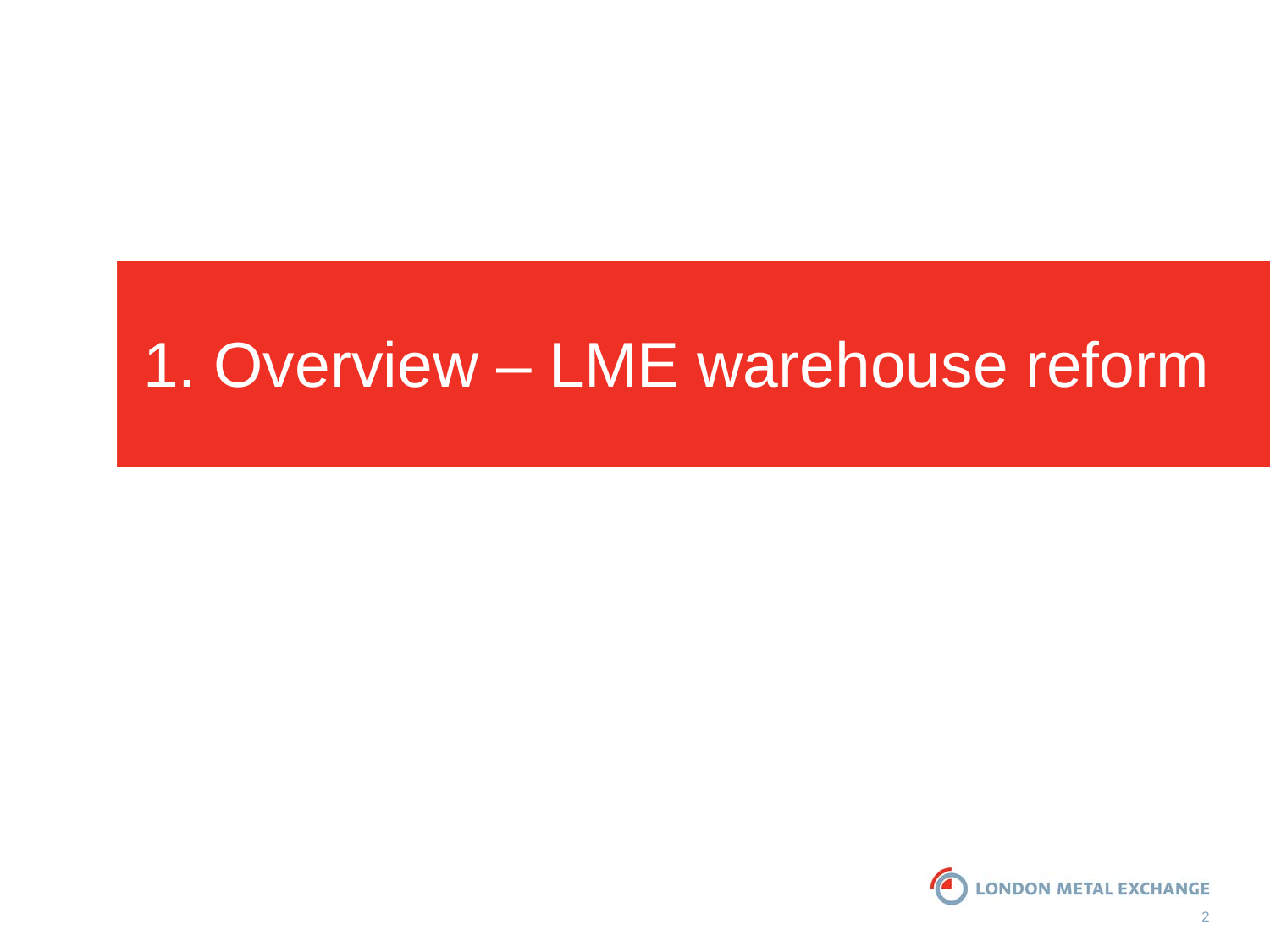### **Status of warehouse reform prior to 1-Jul-15**

**12 item reform package announced in 2013**

LILO Rule (including an increased decay factor from 1-Aug-15)

Enhanced Lines in the Commitments of Traders transnarency Commitments of Traders transparency

> Separation of quedes and stock diversion of  $\theta$ Publication of queues and stock data

Separate load-out rate for steel

Best-practice information barrier policy

Enhanced LME investigation and action powers for artificial queues

Creation of Physical Market Committee plus ongoing six-monthly reviews

> Legal review of the LME Warehouse Agreement

> > Logistical review

Premium contracts (rule changes to facilitate premium hedging solutions)

**Paper closed**  Paper closed **Discussion**  Discussion **2-May-15**

Assess powers to limit rents in queues as a future policy option

Assess structural solutions to high charges

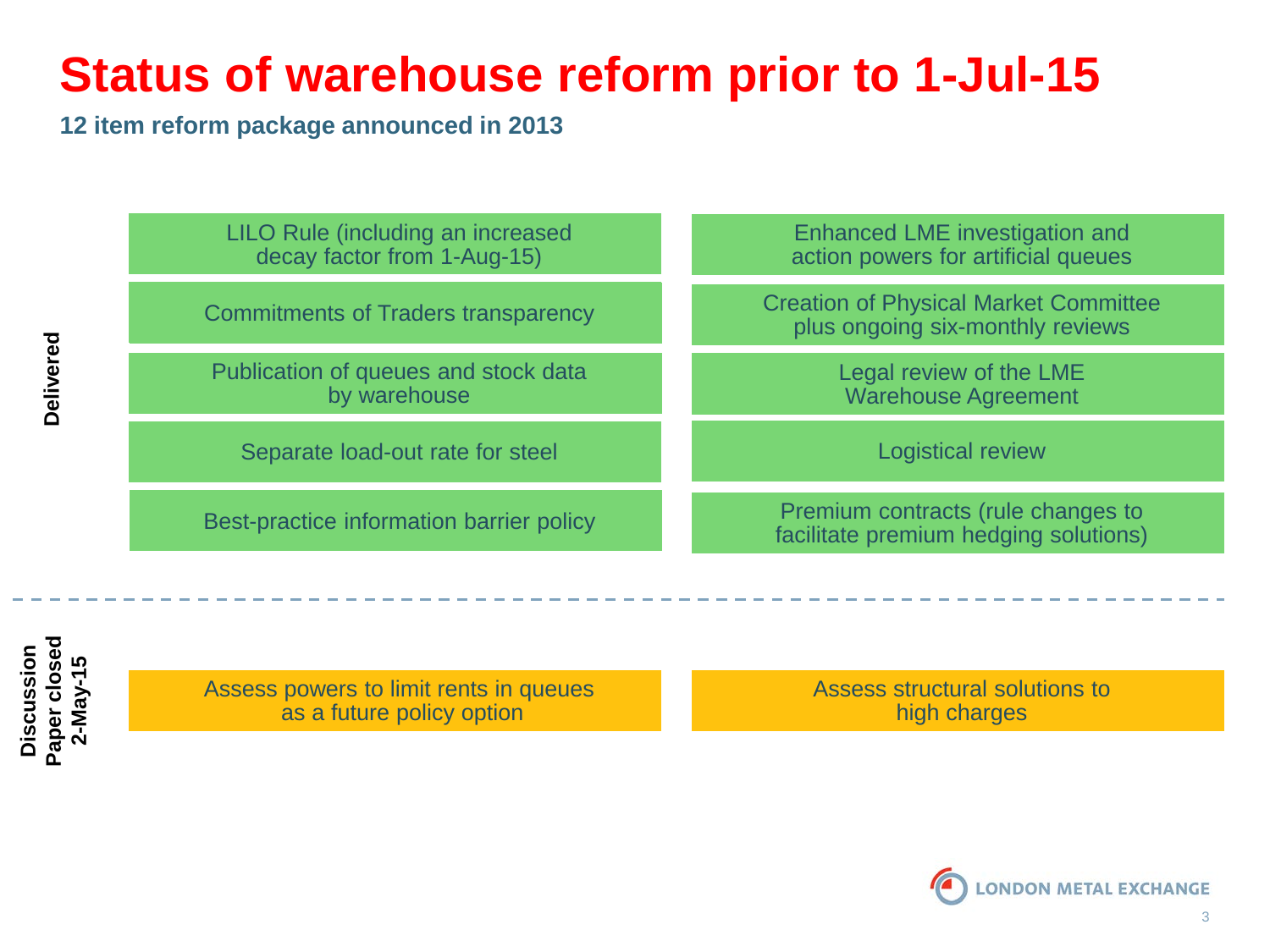## 2. Market update

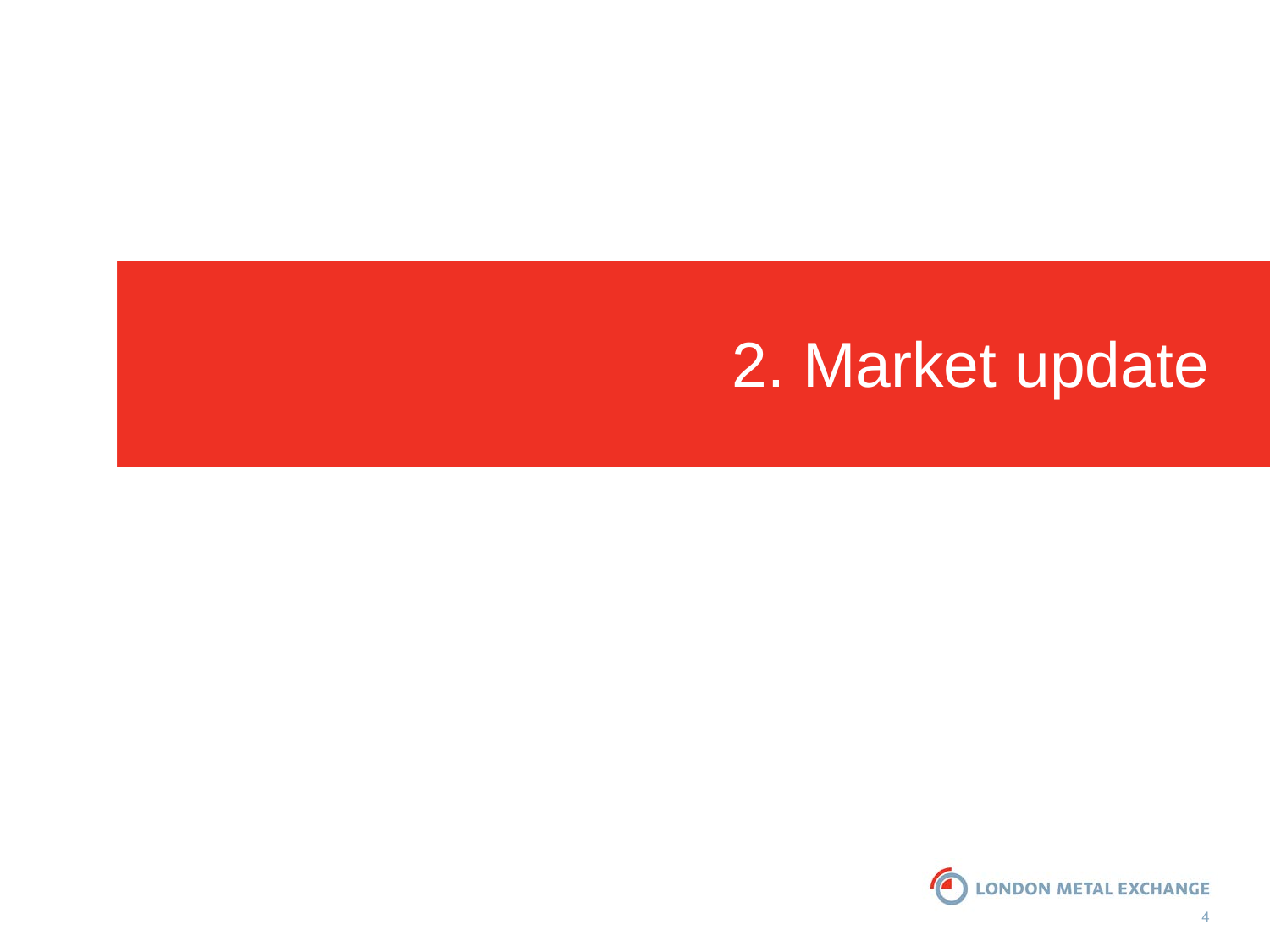#### **Queue development**

#### **Queues falling as a direct result of LME's policy actions**

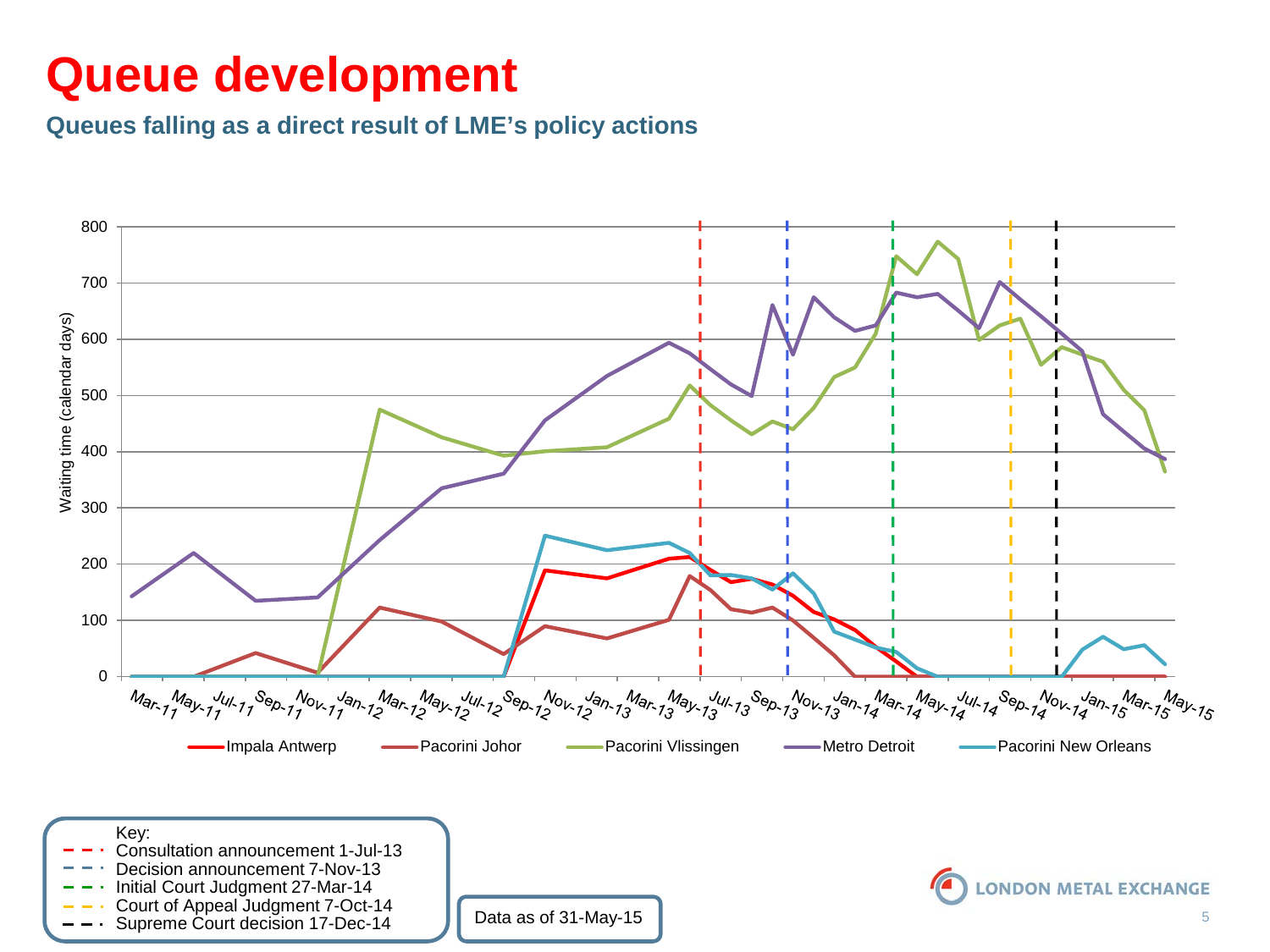### **Development of market premiums**

#### **Significant fall in premiums over early 2015**

- $\triangleright$  Premiums have both queue-based and non-queue-based components
- $\triangleright$  LME has taken action to address the queues; market premiums have fallen
- $\triangleright$  Market forces relevant in the non-queue-based component



#### **Premium development**

Key: Consultation announcement 1-Jul-13 Decision announcement 7-Nov-13 nitial Court Judgment 27-Mar-14 Court of Appeal Judgment 7-Oct-14 Supreme Court decision 17-Dec-14

Data as of 30-Jun-15

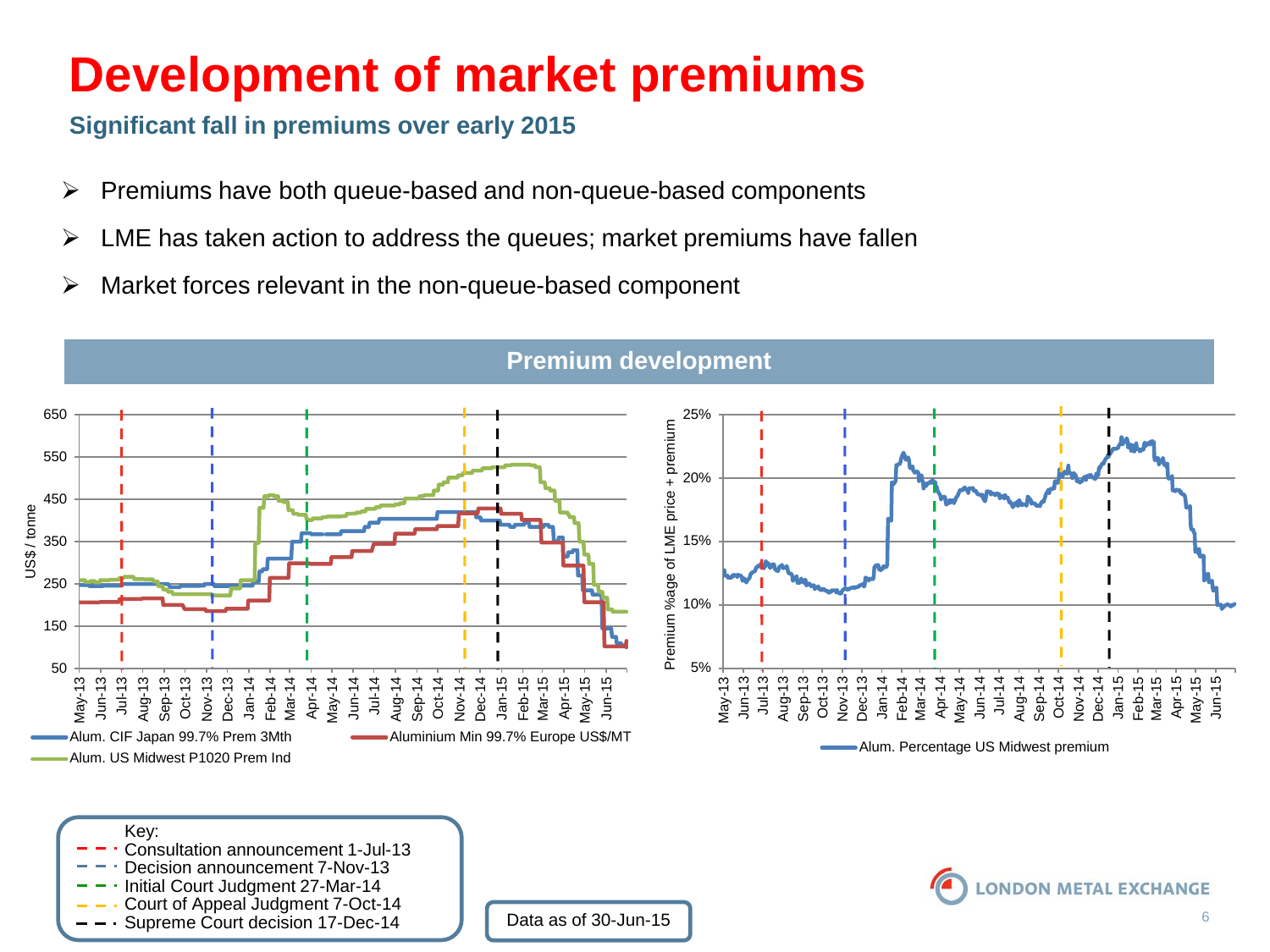## 3. Discussion Paper and next steps

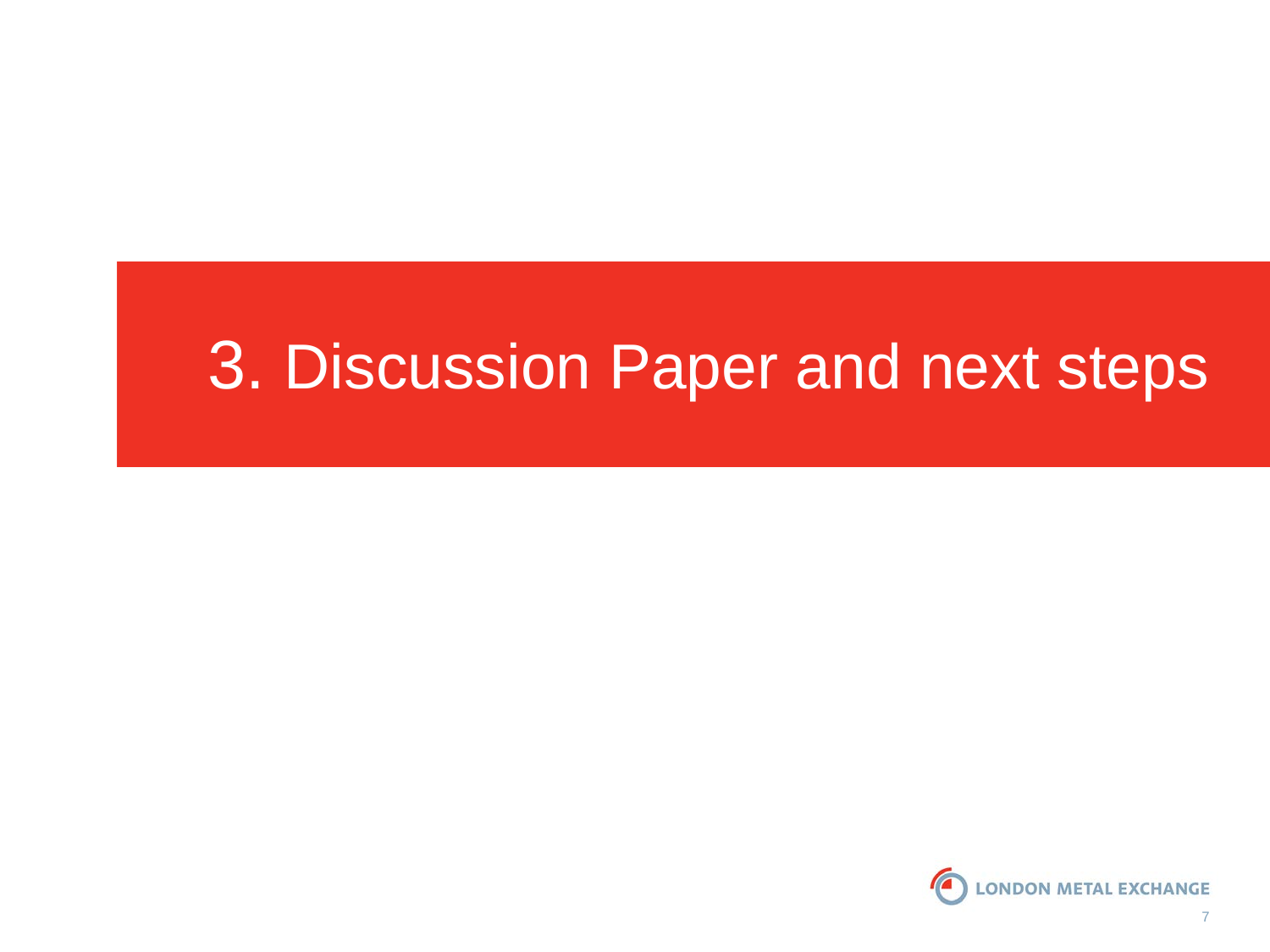### **Discussion Paper options**

**Broad set of options published for market discussion**



Measures to address existing queues and/or the impact of existing queues



Measures to prevent accumulation of future queues Measures to address levels of rent and FOTs

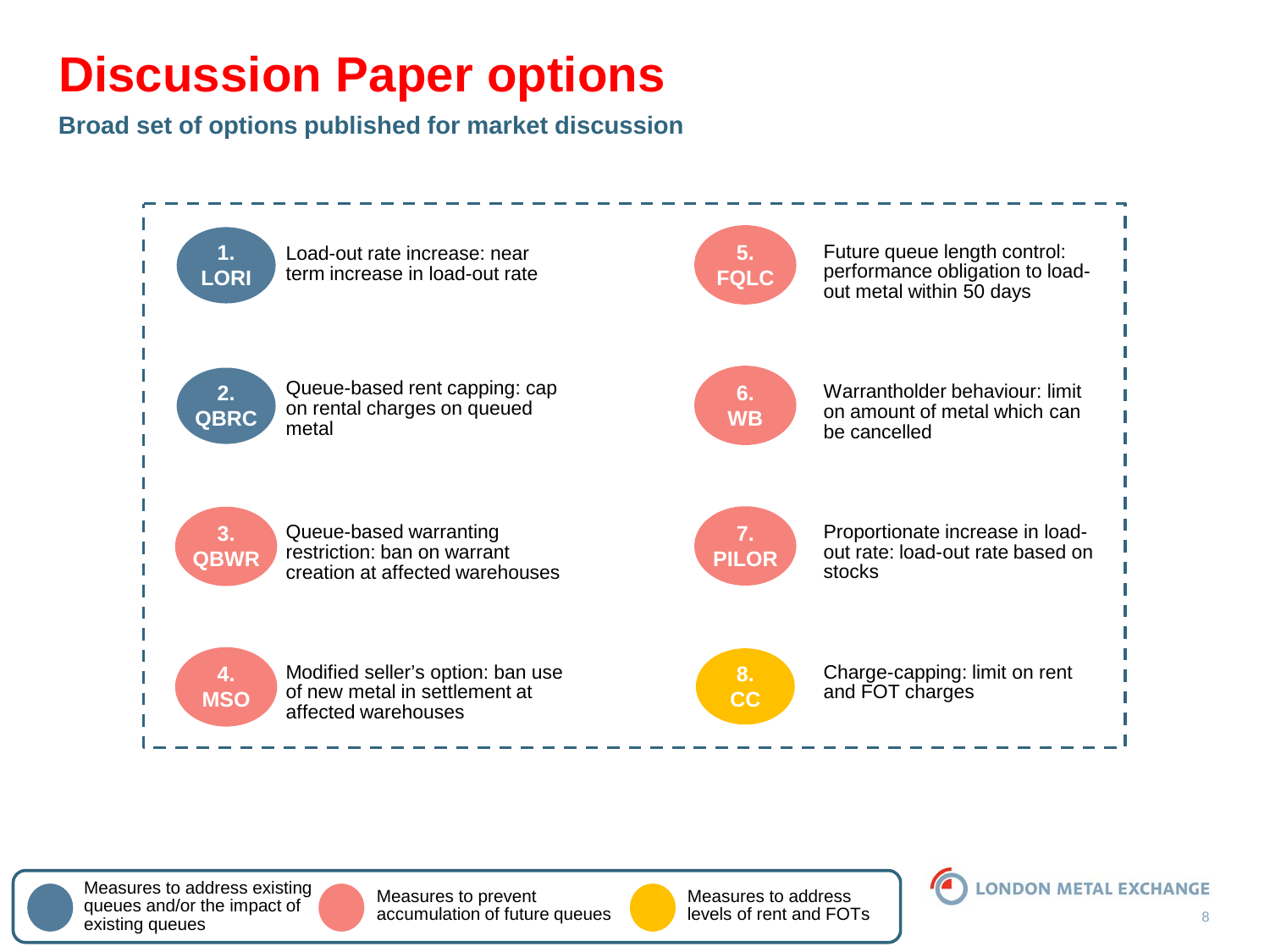### **Discussion Paper options**

**Summary of market feedback**



Measures to address existing queues and/or the impact of existing queues

Measures to prevent accumulation of future queues Measures to address levels of rent and FOTs

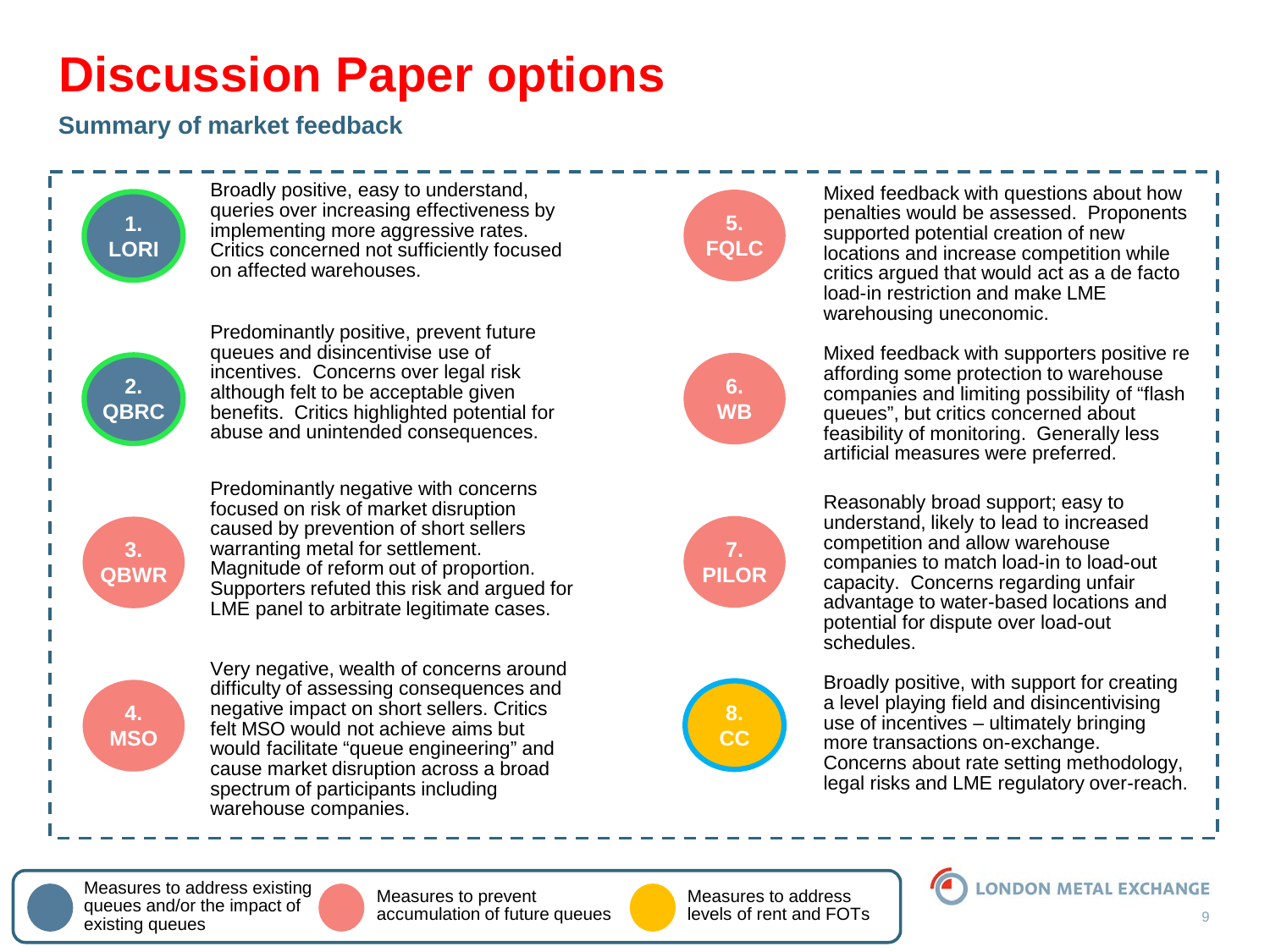### **Discussion Paper options**

**LME decision to advance proposals to consultation**



Measures to address existing queues and/or the impact of existing queues

Measures to prevent accumulation of future queues Measures to address levels of rent and FOTs

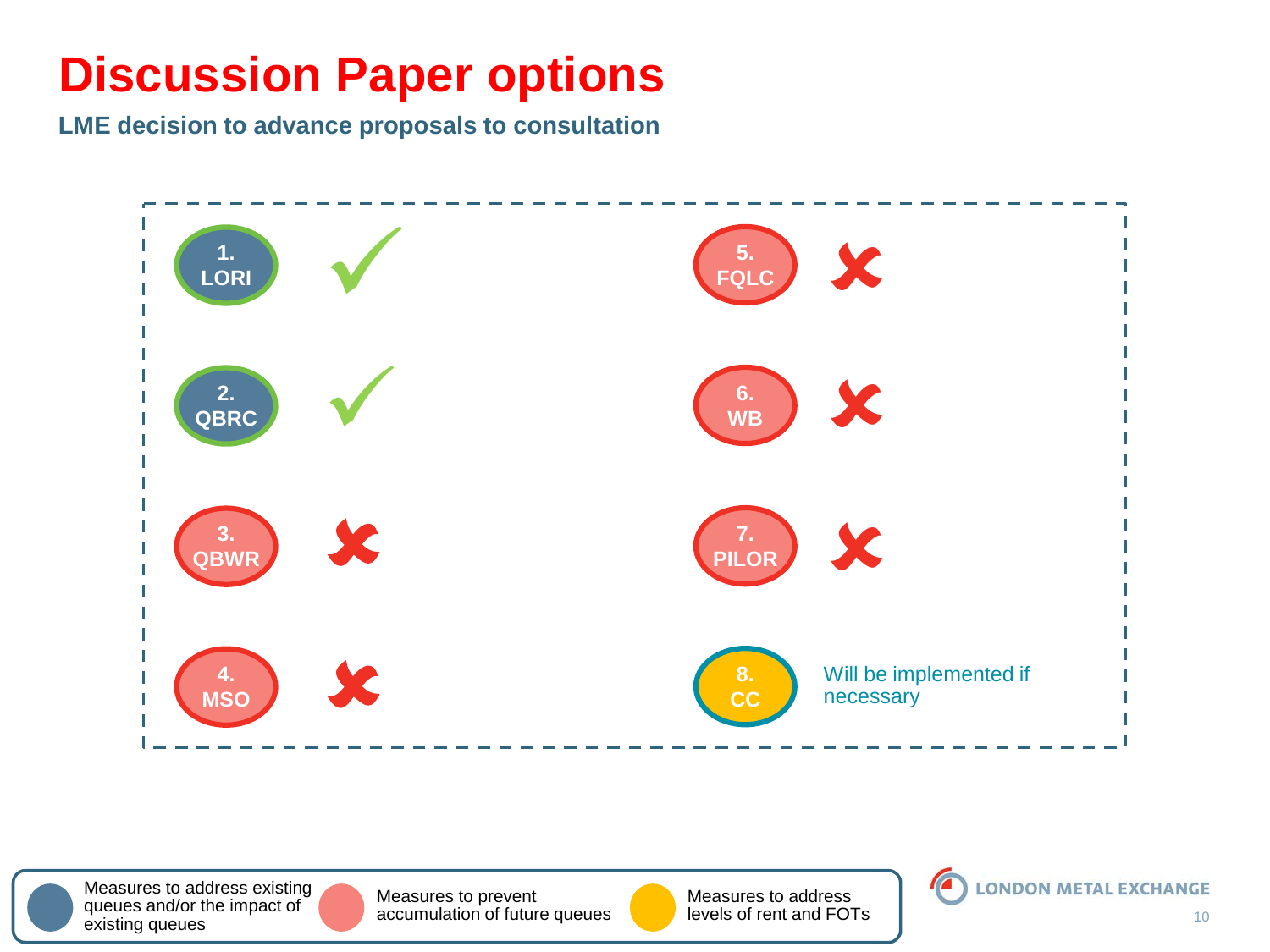### **Load-Out Rate Increase ("LORI") 1**

**Consulting on a proposed near term increase in the load-out rate for 14-Dec-15 implementation**

| <b>CURRENT RULES</b>                           |  |  |  |  |  |
|------------------------------------------------|--|--|--|--|--|
| 0 - 300,000 tonnes of metal in storage         |  |  |  |  |  |
| Min. daily tonnage (ex<br>cobalt, RMC & steel) |  |  |  |  |  |
| 800 tonnes                                     |  |  |  |  |  |
| 1,200 tonnes                                   |  |  |  |  |  |
| 1,500 tonnes                                   |  |  |  |  |  |
| 300,000 tonnes and above of metal in storage   |  |  |  |  |  |
| Min. daily tonnage (ex<br>cobalt, RMC & steel) |  |  |  |  |  |
|                                                |  |  |  |  |  |
| 2,000 tonnes                                   |  |  |  |  |  |
| 2,500 tonnes                                   |  |  |  |  |  |
| 3,000 tonnes                                   |  |  |  |  |  |
|                                                |  |  |  |  |  |

| <b>CURRENT RULES</b>             |                                                | <b>RULES UNDER LORI</b>                      |                                                |
|----------------------------------|------------------------------------------------|----------------------------------------------|------------------------------------------------|
| 0 tonnes of metal in storage     |                                                | 0 - 150,000 tonnes of metal in storage       |                                                |
| e in sq.                         | Min. daily tonnage (ex<br>cobalt, RMC & steel) | Authorised space in sq.<br>metres (ex steel) | Min. daily tonnage (ex<br>cobalt, RMC & steel) |
|                                  | 800 tonnes                                     | 2,500                                        | 800 tonnes                                     |
|                                  | 1,200 tonnes                                   | 5,000                                        | 1,200 tonnes                                   |
|                                  | 1,500 tonnes                                   | 7,500                                        | 1,500 tonnes                                   |
| as and above of metal in storage |                                                | 150,000 tonnes and above of metal in storage |                                                |
|                                  |                                                |                                              |                                                |
| ex                               | Min. daily tonnage (ex<br>cobalt, RMC & steel) | <b>Tonnage stored (ex)</b><br>steel)         | Min. daily tonnage (ex<br>cobalt, RMC & steel) |
|                                  |                                                | 150,000 - 299,999 tonnes                     | 2,000 tonnes                                   |
| d tonnes                         | 2,000 tonnes                                   | $300,000 - 599,999$ tonnes                   | 2,500 tonnes                                   |
| d tonnes                         | 2,500 tonnes                                   | 600,000 - 899,999 tonnes                     | 3,500 tonnes                                   |
| d over                           | 3,000 tonnes                                   | 900,000 tonnes and over                      | 4,000 tonnes                                   |
|                                  |                                                |                                              |                                                |

**LONDON METAL EXCHANGE**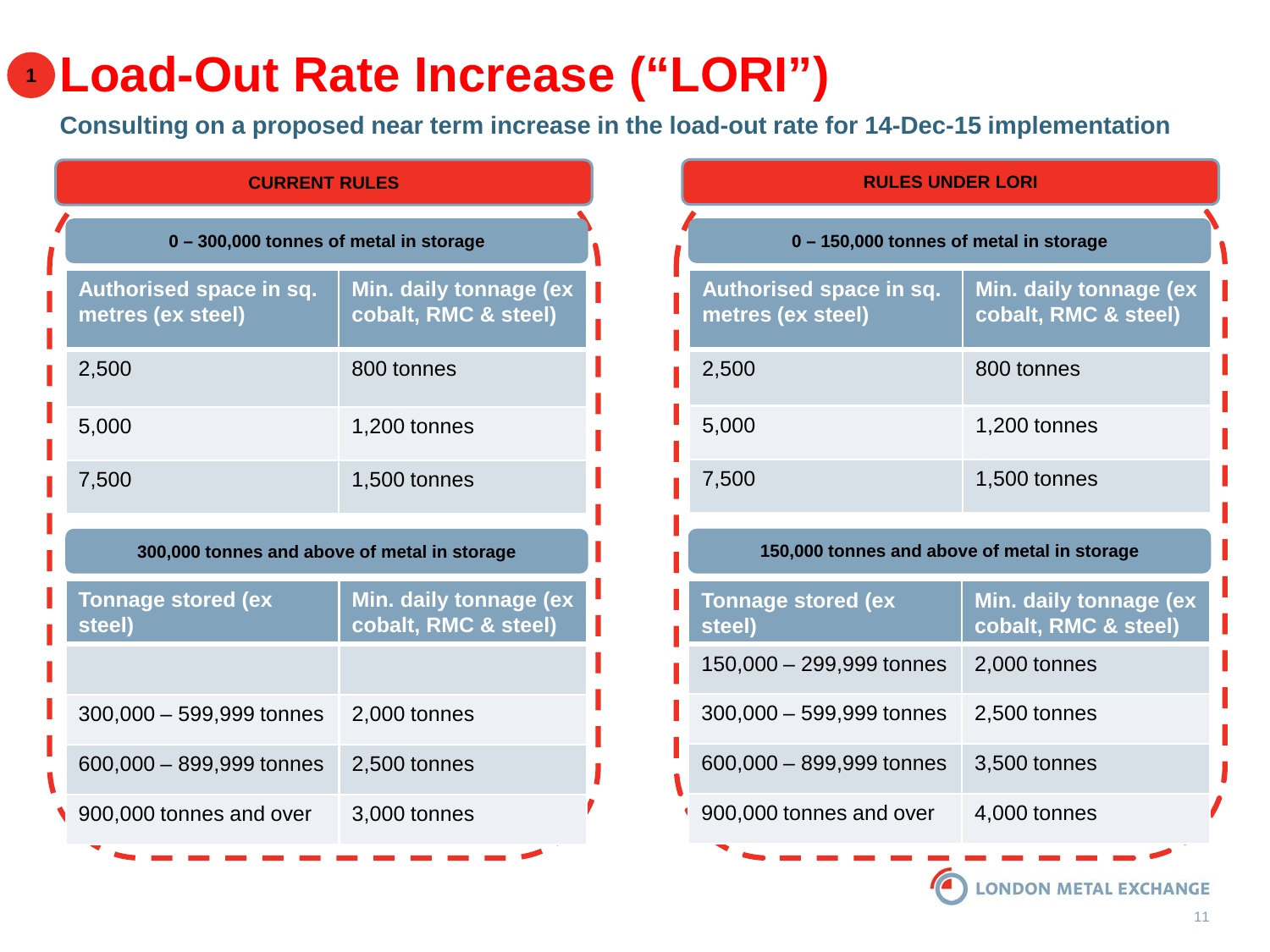### **LORI – expected impact of queue decay 1**

**Years required for queues to fall to 50-day threshold as of 22-May-151**

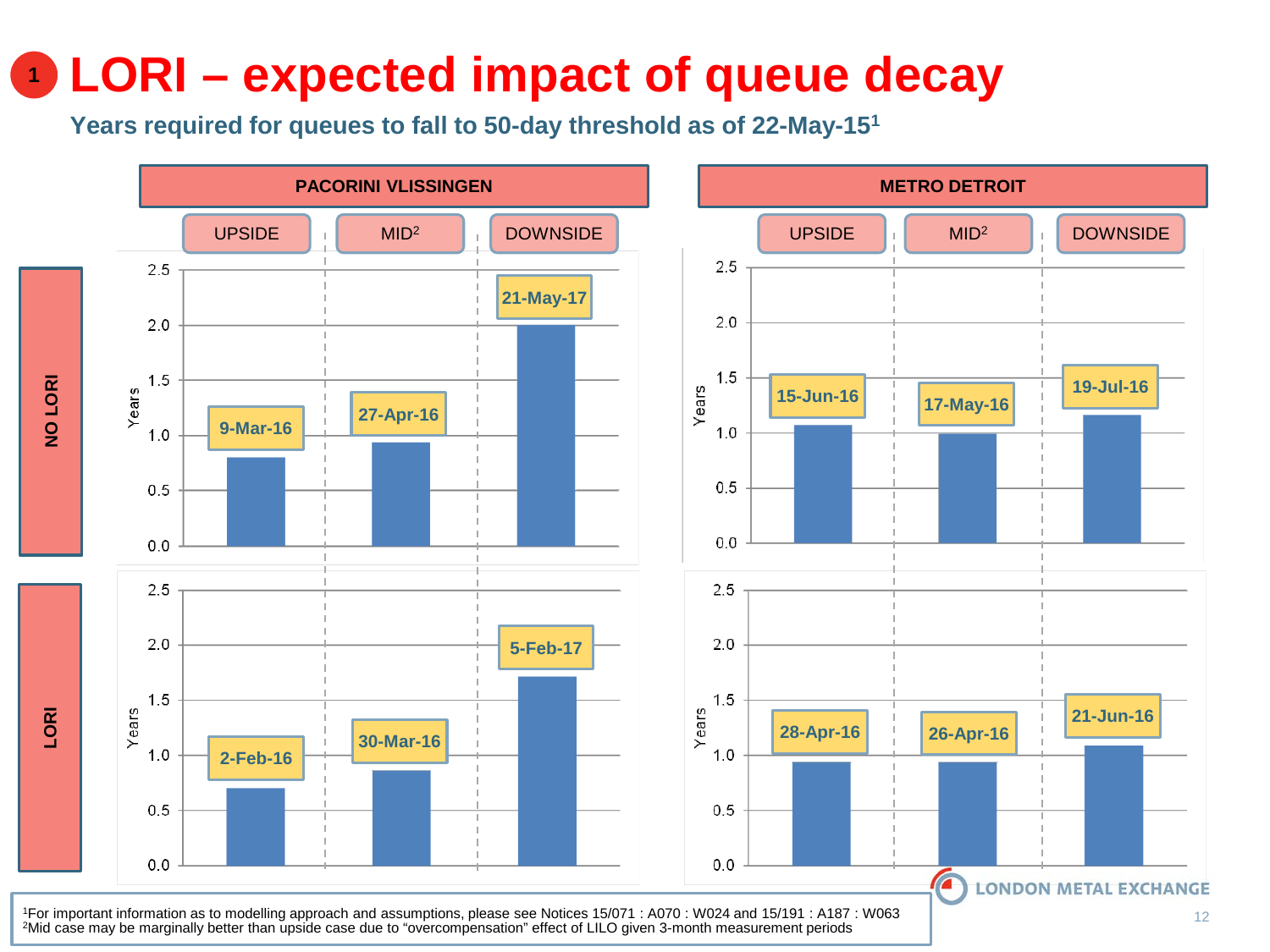#### **Queue-Based Rent Capping ("QBRC") 2**

**Consultation on a proposed cap on rent in queues for 1-May-16 implementation**



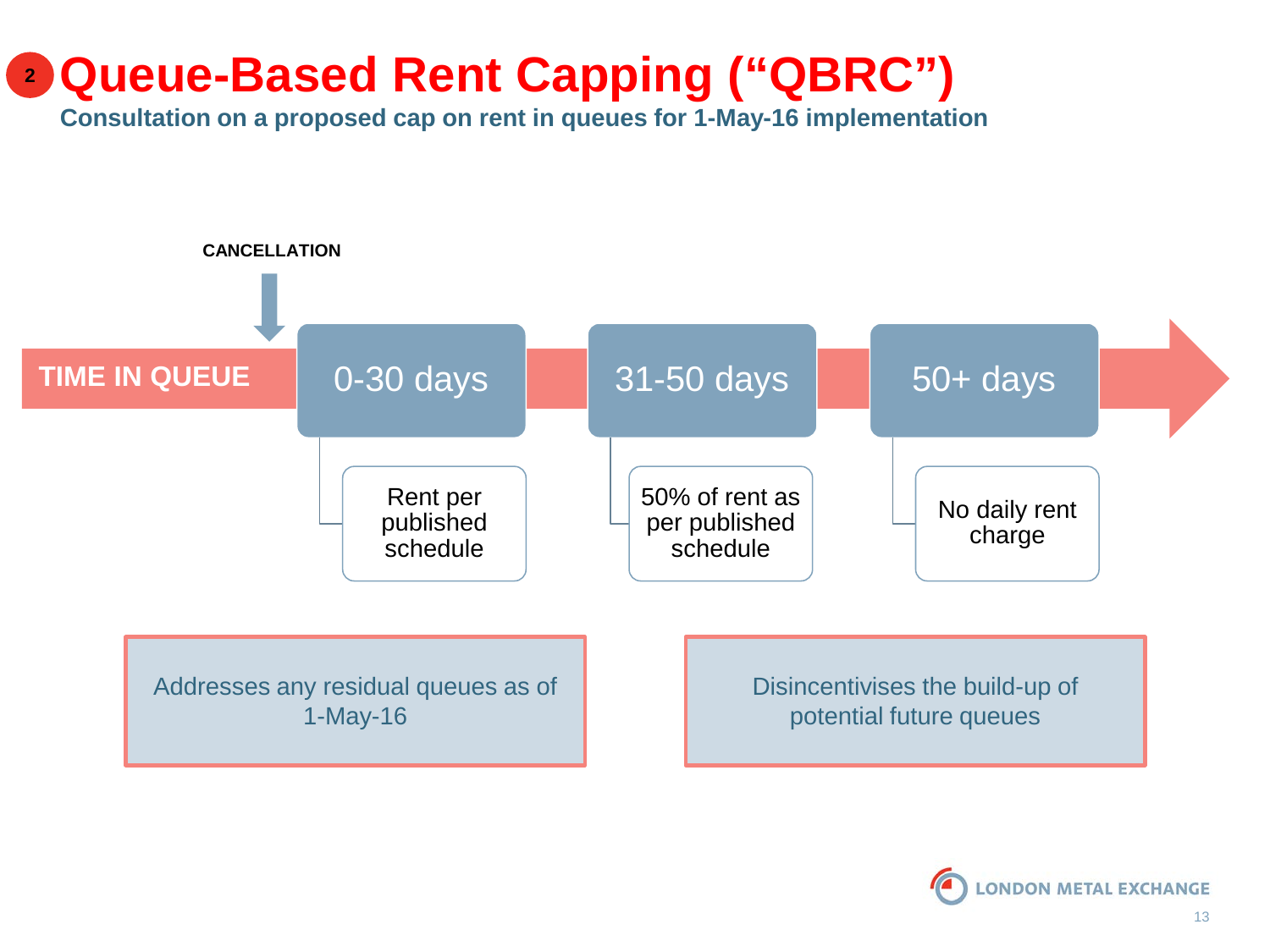## **Charge-Capping ("CC") 8**

**Will be implemented if necessary**

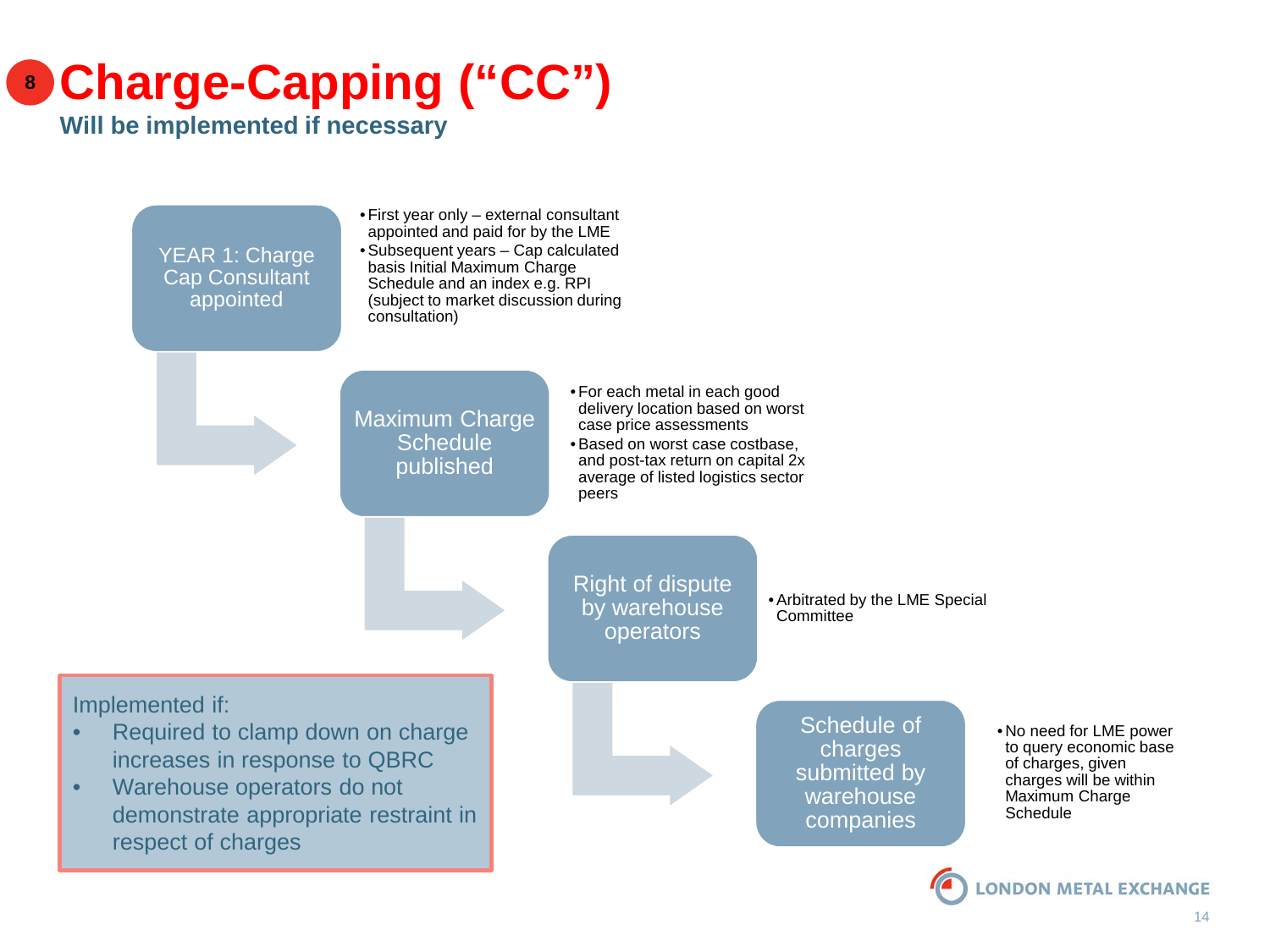#### **Next steps**

#### **Consultation on potential implementation**

#### **LORI and QBRC: proposed timeline for implementation**



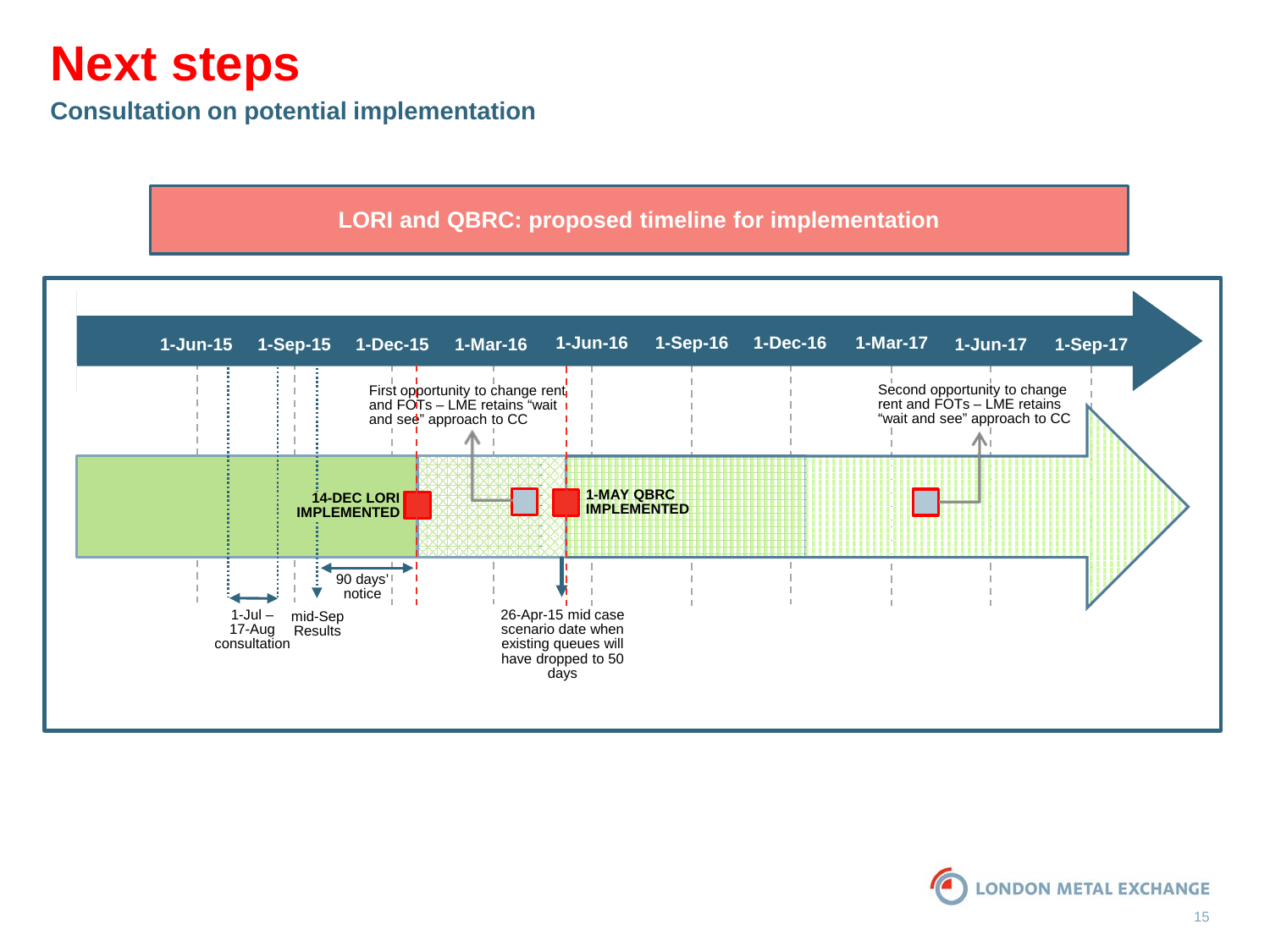### **A comprehensive package of warehouse reform**

#### **12 item reform package announced in 2013**

|                                    | <b>LILO Rule</b>                                                             | Best-practice information barrier policy                                         |
|------------------------------------|------------------------------------------------------------------------------|----------------------------------------------------------------------------------|
| Delivered                          | <b>Commitments of Traders transparency</b>                                   | <b>Enhanced LME investigation and</b><br>action powers for artificial queues     |
|                                    | Publication of queues and stock data<br>by warehouse                         | <b>Creation of Physical Market Committee</b><br>plus ongoing six-monthly reviews |
|                                    | Separate load-out rate for steel                                             | Premium contracts (rule changes to<br>facilitate premium hedging solutions)      |
|                                    | Legal review of the LME<br><b>Warehouse Agreement</b>                        | <b>Logistical review</b>                                                         |
| ທ                                  |                                                                              |                                                                                  |
| Consultation<br>ending<br>17-Aug-1 | Assess powers to limit rents in queues<br>as a future policy option ("QBRC") | Load-out rate increase ("LORI")                                                  |
|                                    |                                                                              |                                                                                  |
|                                    |                                                                              |                                                                                  |
| "Wait and<br>approach<br>see"      | Assess structural solutions to high charges<br>("CC")                        |                                                                                  |
|                                    |                                                                              |                                                                                  |